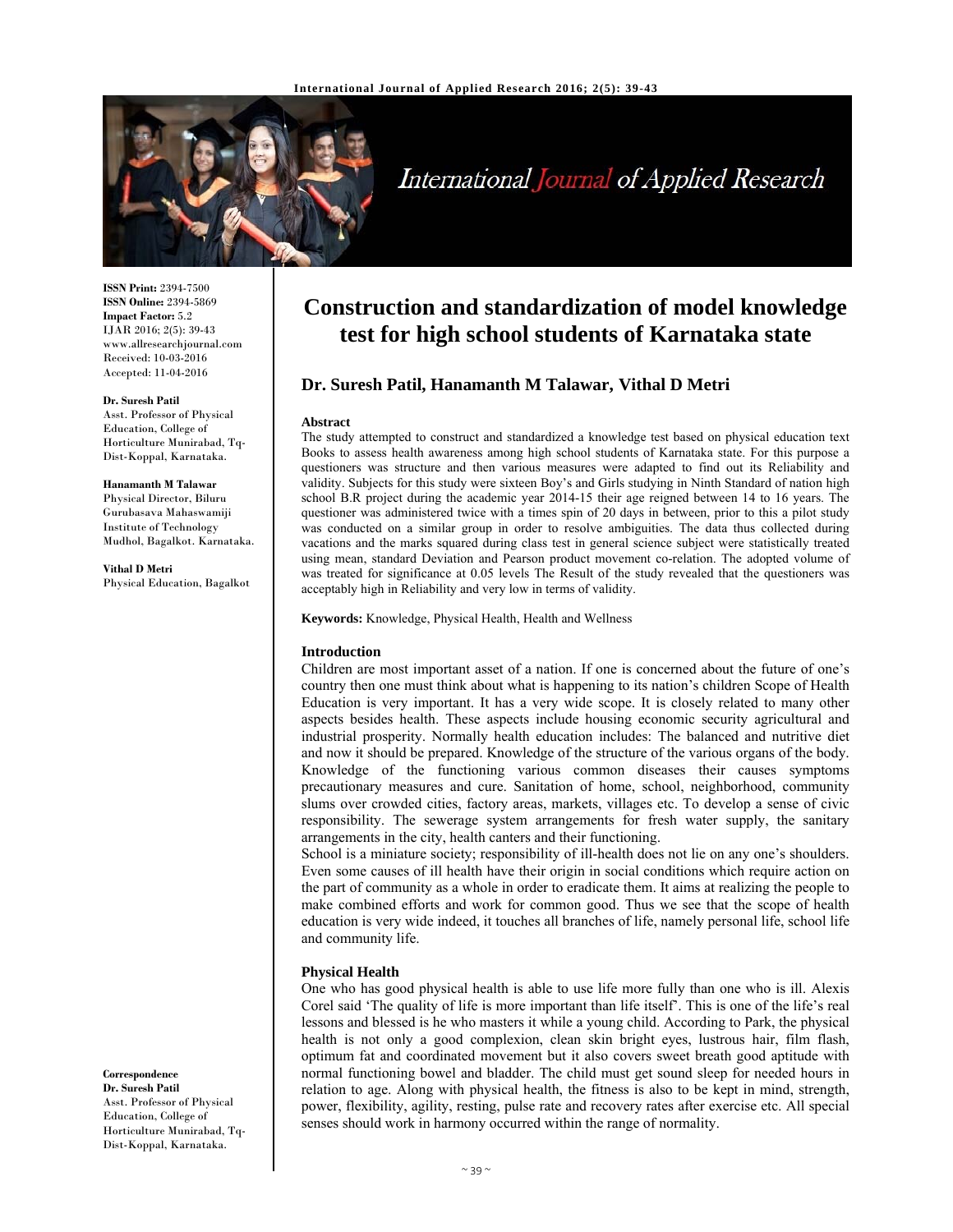### **Health Education**

Education for keeping, maintaining good health and avoiding harmful as agents may be understood as health, education. But it has the wider meaning and it can be explained as

- Education which enables us to maintain health.
- > For school children, it should be a systematic programmer of developing healthy habits. Proper attitude and correct knowledge which will contribute to physical, mental and social health.
- $\triangleright$  It is concerned with establishing or inducing changes in personal and group attitudes and behaviors that promote healthier living.
- When health facts are inculcated in children by professionally competent person.
- $\triangleright$  It is a process which affects changes in health practices of people, practices in individuals, families, groups, organizations, communities, state and ultimately the country.
- $\triangleright$  Process with fills the gap between the health, information and practices.
- $\triangleright$  The process of education which affects change or reinforce health practices in individuals, families, groups, organizations, communities, states and ultimately the country.
- $\triangleright$  Process which fills the gap between the health, information and practices.

It is a process of providing learning experience for the purpose of influencing knowledge, attitudes or conduct relating to individual community or world health. It is the sum of experiences which favourably influence practices, attitudes and knowledge relating to health. Though it has comprehensive approach but in its scope it differs from health propaganda. Health education aims at developing favorable attitude, habits and skills. It has a wider scope. This with the help of interest will create awareness, evaluation, trial and finally adoption to educate the people. Hence they solve their problems with their own actions and efforts under the scope of health education, the following aspects are concerned. Basic knowledge of the body and environment coughing, sneezing, bathing and general cleanliness of body and surroundings.

Health activities involve multi-dimensional aspects carried out by different functionaries. Therefore, it is essential to make all of them appreciate the intensions, it involves programmer. Let us take the case of malaria control programme, it involves doctors, paramedical, people spray men etc. to make the programmer successful all must communicate among themselves.

#### **Health and Wellness**

Educational testing is an essential activity in every school, district and in every state. Standardized tests are used to evaluate students and schools to help improve teaching and learning and to generate important data from which policy decisions can be made. Standardized test results often are a major force in shaping public perceptions about the performance of our students and the quality of our schools. With the recent passage of the no child left behind act of 2001 which requires tests to be the primary measure of school accountability testing has taken an added significance. A number of national surveys show testing has strong support among the public for example, a survey be the association of American publishers found overwhelming parental support for standardized testing. According to the survey, a large majority of parents believe that standardized tests provide important information about their children's educational progress and nine out of ten parents said they want comparative data about their children and the schools they attend. More than two thirds of all parents surveyed said they would like to receive standardized test result for their children in every grade.

#### **Formats of questions on a standardized test**

Standardized tests can have a variety of questions and formats. Any format can present challenging questions as well as fundamental skills. A standardized test may include more than one format of questions. The most common formats are

**Multiple choice questions:** Many standardized tests require students to select a single correct response to each test question from Among a small number of specific choices. This format called Multiple Choice or Selected Response is efficient, practical and usually produces highly reliable results. Multiple choice tests offer the advantages of objectivity and uniformity in scoring case of administration and low cost.

### **Use of standardized test**

Information from standardized tests can be used for many purposes. These purposes may include: Supporting instruction decisions for individual students by identifying their instructional needs. A test may be used to diagnose a student's strengths and weaknesses. This allowing the teacher or school to choose effective instructional programmer for the student. Demonstrating student's proficiency in basic skills and their ability to meet academic standards. Test results are sued by states to demonstrate individual student's mastery of specified levels of achievement.

Informing parents and the public about school and student performance states administer standardized assessments and report the results in part to inform the public about how well progressing over time and compared to other localities or schools. Many states and districts publish annual report cards on school districts and individual schools. The results of the tests by informing and influencing parents to take action to improve the quality of local schools. Holding schools and educators accountable for student performance on tests aligned to high standards of what students should know and be able to do. Consequences are often attached to test results and may include school improvement plans, technical assistance, increased or decreased funding for schools, salary, bonuses, promotions, loss accreditation and takeovers of local schools by the states such consequences are used to leverage change at the school and classroom level.

#### **Need of test**

The purpose of tests is to provide educators students. Parents and policy makers with information that is valid, fair and reliable standardized tests provide information that helps support four critically important tasks for educators and the public.

- 1. Identify the instructional needs of individual needs of individual students so educators can respond with effective targeted teaching and appropriate instructional materials.
- 2. Judge students proficiency in essential basic skills and challenging standards and measure their educational growth over time.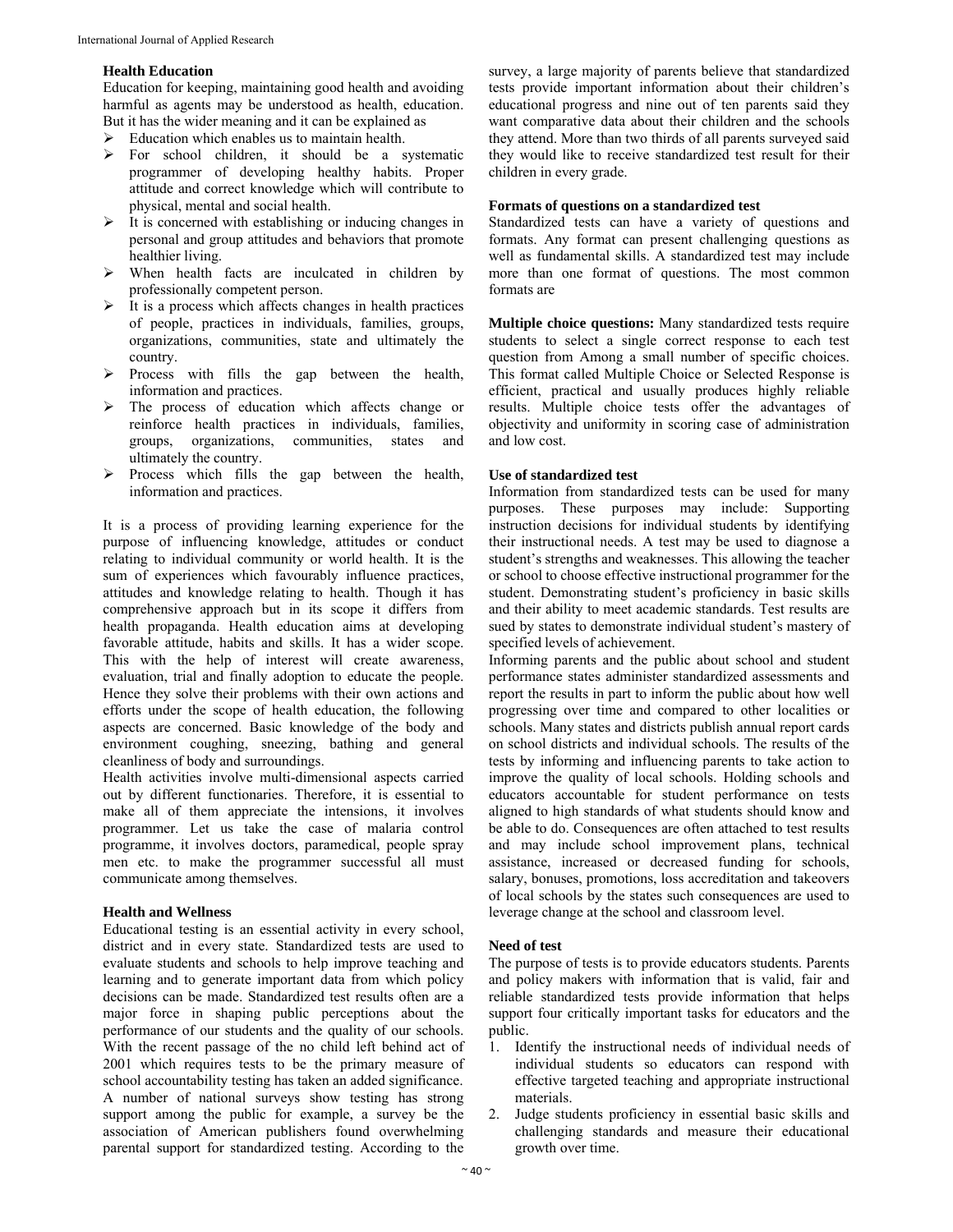- 3. Evaluate the effectiveness of educational programmers and
- 4. Monitor schools for educational accountability including under the NCIB Act.

In some test provide information to help students learn more successfully teachers teach more effectively and school to be more accountable.

There are limits to testing however tests are a necessary but not the exclusive means to evaluate current achievement and student's growth in skills. What may be tested is not and cannot be inclusive of all of the desired outcomes of instruction. Tests should be considered a means to an end and not ends in themselves. Tests should be used in combination with other important types of information such as teacher judgments of student work and classroom performance plus other individual and group assessments to measure achievement and growth.

# **A standardized test**

A standardized achievement test is simply a test that is developed using standard procedures and is then administered and scored in a consistent manner for all tests takes students respond to identical or very similar questions under the same conditions and test directions. The standardization of test questions directions, conditions of testing and scoring is needed to make test scores comparable and to assure as much as possible that test takers have equal unbiased opportunities to demonstrate what they know and can do. Standardized tests may be used for a variety of purposes. One purpose of testing is to enable educators to make high stakes decisions about individual students through measures such as high school graduation tests. In contrast the annual testing provisions of the NCIB act are used to inform schools, teachers and parents about student improvement in the classroom and to hold schools and states accountable for such improvement.

#### **Types of information provided by test**

Tests can provide information on individual students or group performance that can be interpreted and used in many different ways. There are currently educational testing systems at the national state and local levels. The national assessment of educational progress is a federal testing programme that generates periodic snapshots nationally and within states of how small samples of students perform in a given subject at a particular grade level. States and districts use standardized test usually administered to all children rather than by samples to generate information that teachers, parents and policy makers need to make decisions about schools and students. Most standardized testing programmers at the school and classroom levels are designed to help teachers improve their teaching of specific individual student learning.

#### **Children's Health**

Child's health includes physical, mental and social well being. Most parents know basics of keeping children health like offering them health food. Making sure they get enough sleep and exercise and insuring their safety. It is also important children to get regular checkups with their health cure provider. Presence of exercise and a good diet in one's daily routine can ensure a healthy body. Health of a child is a major issue that concerns a majority of parents. Hence, it is imperative for parents to participate in sports and physical activities together with their children. Parents should encourage their children to take part in games and physical activities on a regular basis and try to convince them into making it a part of their lives.

It is estimated that the burden of disease for school age children of 5-15 years is 11 per cent of the total global burden of disease. There estimated 1, 2 trillion school age children with 88 per cent of those living in poorer countries. As much as the burden is derived from poor related issues, it is this 88 per cent that is most at risk. Ninety-nine per cent of child deaths occur in poor countries. Child health requires action on global scale. Pneumonia causes 2 million childhood deaths annually, while measles results in more than child deaths annually. More than 1500 children are infected with HIV every day. Also HIV leaves millions of school age children without these children carry greater work loads which affect their growth and education.

A new baby is probably the most exciting and challenging event of a family experiences. A good prenatal programmer will see that you and your partner are well prepared to care for the new family member.. Every child should have regular medical checkups, learn to practice good hygiene and nutrition and get plenty of rest and exercise. For the first several years, a family doctor or pediatrician should monitor your baby's development and be call when the inevitable childhood ailments come along.

#### **Statement of the Problem**

The purpose of the study was to construct and standardize a model knowledge test for high school students of Karnataka state. On the basis of scholars overall understanding of the study following delimitations were formulated: The study was delimited to twenty students. The questionnaire was delimited to forty questions in total. The questionnaire was structured to measure health awareness of subjects. The questions were driven from and N standards physical education text books published by D.S.E.R.T. Government of Karnataka, Bangalore. All together twenty students were randomly selected school B.R. Project for this study. The questionnaire consisted objective type questions, specifically delimited to multiple choice and true or false. In order to assess reliability test – retest method was adopted. Concurrent validity was assessed through the achievement of student's general science subject. Intelligent levels of students were not considered in the present study. Wrote memory aspect which might influence the response of students were not controlled. Whole hearted co-operation during data collection could not be ascertained.

The questionnaire to assess health awareness of high school students duly structured will be reliable and valid. The result and findings of the study may be used to update the available questionnaire matching to model knowledge. The result and findings of this study may enable to know and understand the model knowledge test.

# **Methodology**

This chapter contains the procedure adopted for selection of subjects, criterion measures, procedure for administration of test and collection of data and statistical techniques employed.

#### **Selection of the subject**

For the purpose of this study sixteen high school boys (N=10) and girls (N=6) of N.E.S. Government High School, B.R. Project were selected. Stratified random sampling techniques were observed for selection of subjects from ninth standard of the academic year 2014-15. Their age ranged between 14 to 16 years.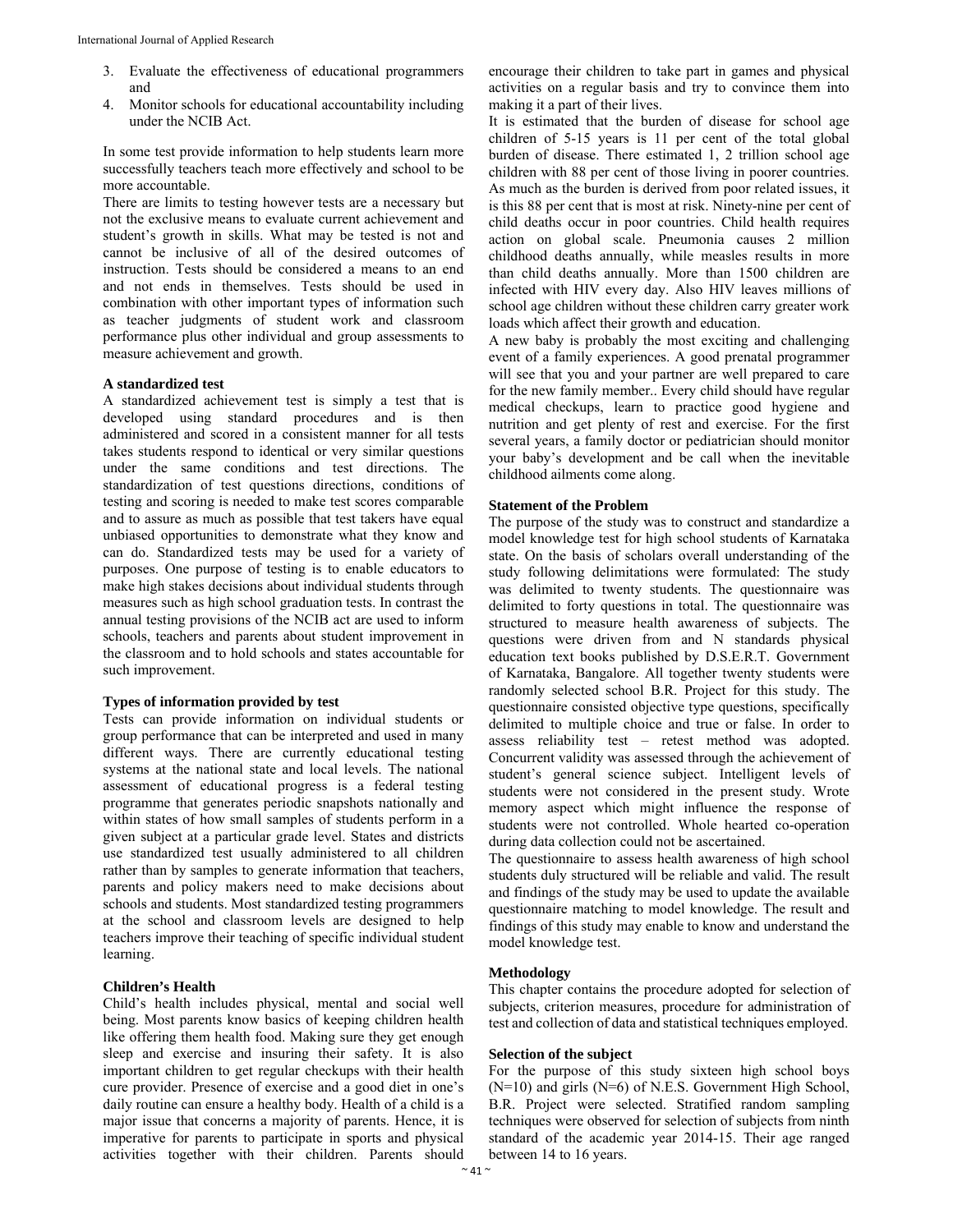# **Criterion measures**

The study included construction and standardization of knowledge test on the basis of available text books on physical education for high school students. A forty item questionnaires was constructed on the basis of the knowledge and insight of the researcher. The questions related to health and safety education were included in the questionnaire. There were multiple choice questions and true or false categories of objective questions.

# **Pilot study**

The duly constructed questionnaire was administered to twenty students of directed group of student. On the basis of results item analysis and item discrimination procedures were carried on. Questionnaire which were carefully incorporated. The results suggested necessary alteration to intended questionnaire. Eventually certain questions were either replaced or altered.

#### **Reliability**

This study included test-retest method of assessing reliability for the intended questionnaire.

**Validity-**In order to assess the validity of intended questionnaire concurrent validity found out the marks scored by subjects in general science subject was considered for assessing concurrent validity of intended questionnaire.

# **Procedure for administrating the test and collection of data**

The questionnaire was administered to the subject twice with a gap of twenty days in between. The leisure time of the students was made known and instructed to assemble in a classroom with a pen. The students were given necessary instructions in the beginning and an objective of the study was made clear. The students were given ample time to complete the questionnaire and honest responses were sought. The completed questionnaires were collected back for further analysis.

#### **Statistical techniques**

In order to derive inferences descriptive statistics and Pearson product moment correlation co-efficient was employed. Table and figures were included wherever essential to depict the results.

# **Data**

This chapter contains the analysis of data, findings of the study and discussion on findings with respect to construction and standardization of knowledge test in physical education for high school students. The raw data pertaining to performance of subjects on the knowledge test was subjected to statistical analysis including descriptive statistics and correlation statistics. Mean, Standard Deviation and Pearson Product Moment Correlation were calculated. The level of significance selected for this study was p<0.05.

Means and Standard Deviations of subject's performance on tests conducted twice are given in table 1.

**Table 1:** Mean and Standard Deviation of student's scores on two tests

|        | <b>Mean Scores</b> | <b>Standard Deviation</b> |
|--------|--------------------|---------------------------|
| Test 1 | 6 94               | 3 በ7                      |
| Test 2 | 1781               | , 99                      |

The Mean and Standard Deviation of student's performance on knowledge test through the intended questionnaire is 16.94±3.07 and 17.81±3.99 for tests 1 and 2 respectively. The data on mean scores given in table 1 appears to be normally distributed with acceptable standard deviation revealing the homogeneity of sample. In order to examine statistical significance in terms of correlation coefficient, Pearson product moment correlation coefficient was employed and the results are depicted in table 2 as below.

**Table 2:** Summary on correlation coefficient for test scores of subjects on two occasions

|        |                     | Test 1 | Test 2 |
|--------|---------------------|--------|--------|
| Test 1 | Pearson Correlation | 1.000  | .708   |
|        | $Sig. (2-tailed)$   |        | .002   |
|        |                     | 16     |        |
| Test 2 | Pearson Correlation | .708   | 1.000  |
|        | $Sig. (2-tailed)$   | .002   |        |
|        |                     | 16     |        |

\*\* Correlation is significant at the 0.01 level (2-tailed).

The correlation coefficient in terms of performance of students on tests during two occasions is found to be 0.71. The above result is graphically represented in figure 1.



From the above figure it is evident that there exists positive correlation between the knowledge test scores of subjects during test 1 and test 2.

Mean and Standard Deviation of students during performance on intended knowledge test measured in terms of duly constructed questionnaire and their performance in General Science subject are given in table 3.

**Table 3:** Mean and Standard Deviation of student performance during tests on intended questionnaire and General Science

|                       | Test 1 | Test 2 | Average | <b>General Science</b> |
|-----------------------|--------|--------|---------|------------------------|
| Mean                  | 16.94  | 7.81   | 17.38   | 14.69                  |
| Standard<br>Deviation | 3.07   | 3.99   | 3.26    | 3.16                   |

The average Mean and Standard Deviation of student's performance on knowledge test through duly formulated questionnaire and General Science subject is 17.38±3.26 and 14.69±3.16 for respectively. The data on mean scores given in table 3 appears to be normally distributed with acceptable standard deviation revealing the homogeneity of sample. In order to examine statistical significance in terms of correlation coefficient, Pearson product moment correlation coefficient was employed and the results are depicted in table 4 as below.